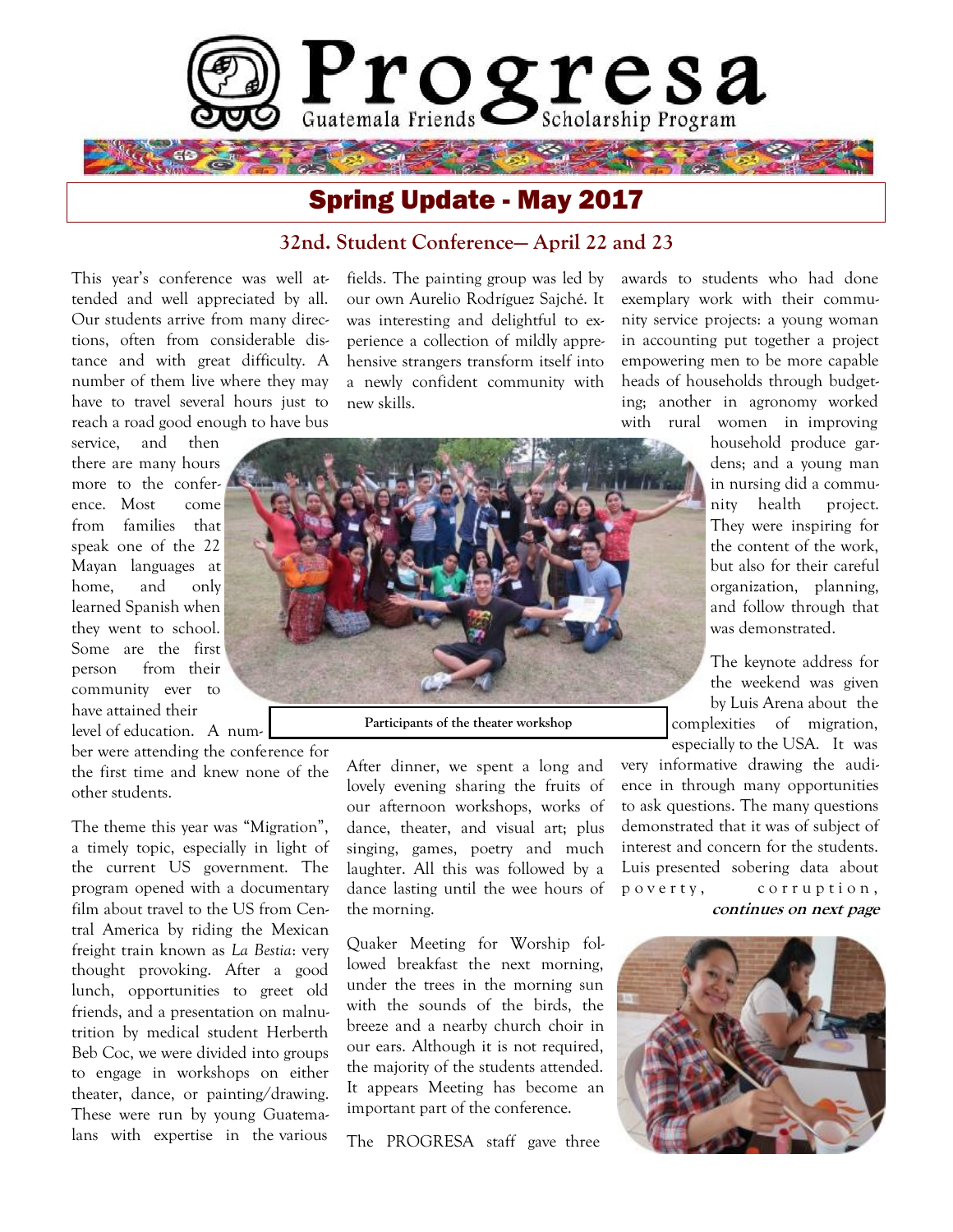inequity and educational deficits in Guatemala. However, the overriding message was that young Guatemalans such as our PROGRESA students are empowered with the gifts and talents to transform the country.

After lunch, there were warm hugs and warm wishes as friends, new and old, went their ways in hope of meeting together again. Although the subject matter of these conferences is always timely and important, it is our perception that this building of community, of a network of committed professionals across the indigenous regions of Guatemala that have been kept in poverty and oppression in part through isolation, is the most important work here. This community is a source of great hope for the future of Guatemala and theworld.

### **Small but important changes**

We are very proud of the service we provide to our students but we are always looking for ways to improve. Last year as part of our indepth analysis we interviewed students and



**New students, their parents and our office staff during our workshop in Xela**

graduates asking for their suggestions of how we might strengthen their connection to PROGRESA. They had a lot of good ideas and we have already moved to incorporate some of them into our process of working with new students and recent graduates. In the past we have only worked with new students individually. This year we started with a general workshop for these students and their parents. We presented them with a short slide show which elaborated both our values (based on Quaker testimonies) and procedures. We addressed how our partial scholarships can be augmented with a non interest bearing loan. We also discussed the community service requirement and answered all their questions. After the general presentation we met with each student individually to determine his or her exact financial need. We were very pleased with the new approach. The students and parents had the opportunity to interact with each other and ask questions. They felt welcomed into a community and to our surprise and delight the entire process ended up taking less over all

time because the individual interviews went much faster.

A similar group approach will be used in our final interviews with the graduating students. We will emphasize that even though they are graduating we still

consider them to be an important part of the extended PROGRESA family. In the coming year we have plans for further activities aimed at making our students and graduates feel they are part of a special group. We have already increased our use of social media including Facebook, Twitter and Whatsapp. We plan to hold workshops between semesters in Xela, Coban and Paramos when we travel to meet those who live far away. We will also look to our graduates to help with the workshops.

"The best about my project was to be able to share my knowledge and teach something that might improve people's lives' Celia Mónchez

Accounting student.

#### **Community service projects in 2016**

Another small but important change was made in the area of community service. This year for the first time we made time during the student conference to recognized three students for the excellence of their community service projects. The awards were based on a combination of how well the service met a real community need and the quality of the proposal and final report. Here are summaries of two of the three winning projects.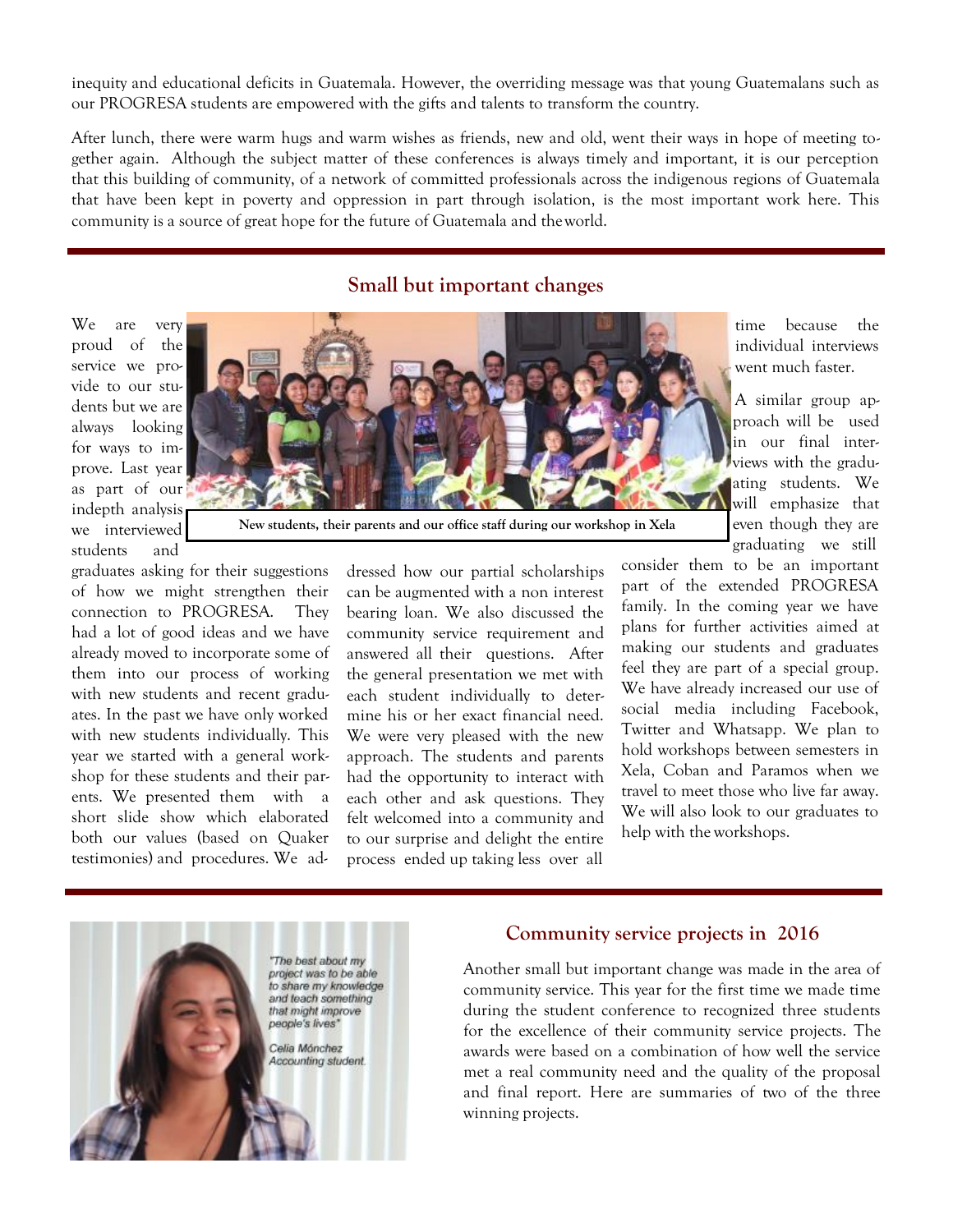#### **Medical and Humanitarian Help**

**Marlo Rodelvi** is studying professional nursing and decided to do his service project in conjunction with the "Puesto de Salud" in his community. The small health centers never have enough staff so they were grateful for his help and put him to work at a variety of tasks. When he realized that the majority of the patients suffered from arterial hypertension and didn't always appear for regular check-ups, he asked permission to make home visits. This had a positive



**Women planting their family gardens during Rosa's workshop.**

impact because many of the women were finding it difficult to leave their homes and family responsibilities in order to have regular check-ups. Marlo was able to talk to them about the consequences of hypertension and the importance of regular doctor's visits in preventing the serious side effects of this condition. Not only was Marlo able to put his knowledge into practice, his decision to visit people in their homes was a first step in letting members of the community learn about his nursing skills.



**Marlo taking bloodpressure to a patient at his house**

#### **Family Gardens**

**Rosa Amalia Vasquez** is an agronomy student who lives in the municipality of Rabinal in Baja Verapaz. She decided to work with the women in her community to teach them how to grow some vegetables which were not common in their diet because they were too expensive in the market. She began with several talks about the value of a family garden and the importance of watering. In order to help the women understand and to help motivate them she used pictures during her talks. After five talks they began the practical part of the project

which involved planting cilantro and radishes for family consumption. This project served to motivate the women to plant their own family gardens since they were the ones who fed the family and worked at home. The men in the family, who were generally farmers, usually only planted vegetables they could sell in the market.

Rosa Amalia says that she too learned a lot. Working with the women helped her to overcome her fear of speaking in public. As for the women, they learned that there is a young woman in their community who is capable of leadership.

**Santos David Villatoro** is from Ixcán Playa Grande. In 2016 he graduated as a Liceniatura in Legal Sciences. Many of our ESL teachers are sure to remember him for his participation in several ESL tours and his talent for music. He is currently working at the Human Rights Ombudsman's Office in Ixcán Playa Grande. This public organization is responsible for ensuring the fulfillment of Human Rights for all people. He is the attorney in charge of initiating cases that could be considered possible violations of human rights.

### **News from our graduates**



**Rubidia Matías** is from Pueblo Nuevo Ixcán. With our help she graduated in 2013 as as a Professional Nursing Technician, which is a technical career at the university level. She has been working as a nurse in her municipality. Rubidia is very happy with her job because her contributions are improving the health of her people, especially those in remote communities. In addition, Rubidia continued her studies and is writing her thesis in order to receive her licenciatura (Bachelor's degree) in nursing.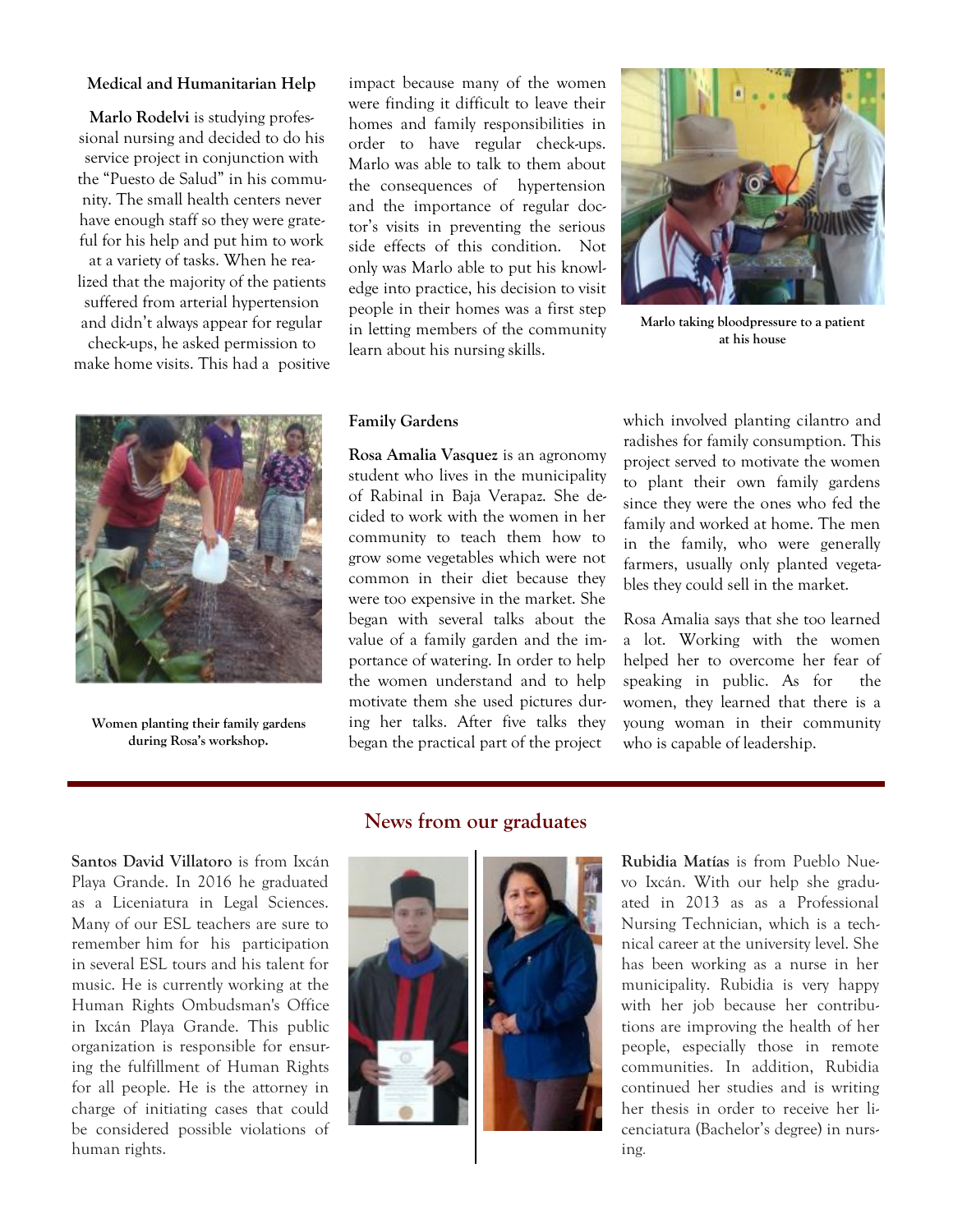**Gilda Mariela Hernández** is from San Pedro Yepocapa, Chimaltenango. On March 31, she graduated with a Bachelor's degree in Social Work. Presently, she is working as Municipal Coordinator of CONALFA, an organization dedicated to promoting adult literacy, in San Pedro Yepocapa. But she has also been active in other areas as well such as promoting workshops on preventive health care and environmental stewardship. Gilda remains connected to PROGRESA visiting the office and recommending other young women for scholarship assistance.

# **A new colleague!**

We are very happy to share with you that since January our office team has a new member. Her name is Angela Karina Sic López and she is a graduate of our program. In fact, she graduated just a few weeks ago in Social Work. Karina is a young woman with many talents and abilities. She already has a lot of experience in the field of community organization. She will work primarily in program development for our students and improving our community service activities.

At the same time, we would like to thank Yesika Tucubal, who worked with us for two years and is also a graduate of ours. She now works as a teacher which was her goal and is continuing her studies in education.

#### **Here is a message from our new colleague:**

Hello everyone. My name is Karina. I am from Uspantan, El Quiche. I am the oldest of eight children. I received support from PROGRESA for three years. Last month I graduated with a Bachelor's Degree in Social Work. The help that PROGRESA gave was very important to me and without that support I would not have been able to start or finish university. Now I work for PROGRESA. I have learned a lot during these first months and have greatly enjoyed the work. I like being involved in the community as well, and I am currently part of an organization of



**Karina Sic and Gilda Mariela Hernández after their graduation ceremony last March.**

indigenous youth addressing issues we face, such as racism. In the future I hope to work in public administration, because I believe politics can be a means to improve conditions for women and indigenous peoples. I believe that it is important for young people to participate in these concerns.

[Note: the Bachelor's degree in the U.S. is known as licenciatura in Guatemala and is the level of Professional Social Work here.]



## **Many, many thanks to our faithful donors who make all this possible!**

All donations are made to: **Redwood Forest Friends Meeting** and are mailed to: Redwood Forest Friends Meeting Attn: Guatemala Scholarship Program P.O. Box 1831. Santa Rosa, CA 95402

# **Teaching English Experience # 8**

In January 2017, 19 North Americans came to Antigua to spend a week in the beautiful Posada Belen helping 19 PROGRESA students learn and practice their English. Many of the teachers have attended before and find it such a rewarding and joyous experience that they return year after year. Join us in Jan. 3-11, 2018 for Teaching English Experience # 9. The cost is \$1150. See the website [www.guatemalafriend.org f](http://www.guatemalafriend.org/)or details. Contact Donna Smith: [dforestvil@aol.com f](mailto:dforestvil@aol.com)or further information, tax-deductibility and optional Highland tour.

# **Contact us:**

**Web:** [www.guatemalafriends.org](http://www.guatemalafriends.org/) **Email:** [progresa3@gmail.com](mailto:progresa3@gmail.com) **Facebook:** Progresa Quakers **US:** Harriet Lewis[, hlewis@sonic.net](mailto:hlewis@sonic.net) (707) 526-1066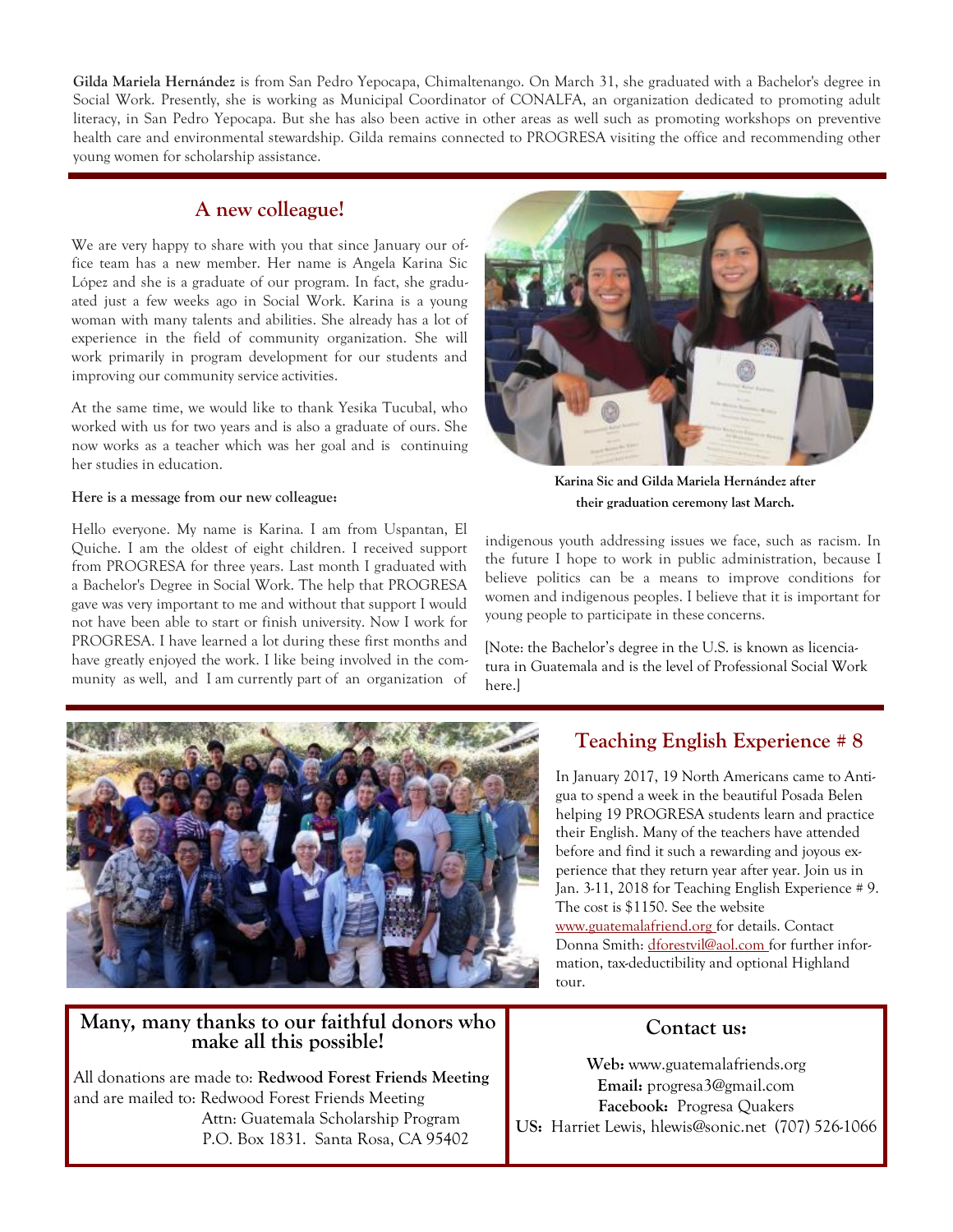# PROGRESA STUDENT ROSTER 2017

# **UNIVERSITY LEVEL (63)**

| <b>Major / Names</b>                                                         |                                                                     |    | Age Language |                       | <b>Major</b> / Names                        |    | Age Language   |
|------------------------------------------------------------------------------|---------------------------------------------------------------------|----|--------------|-----------------------|---------------------------------------------|----|----------------|
| <b>Secondary Teaching (3,5 years)</b>                                        |                                                                     |    |              | Social work (5 years) |                                             |    |                |
|                                                                              | Daniel Hernández García                                             |    | 55 Mam       |                       | José Luis Ramiro Tay Morales                |    | 51 Kaqchikel   |
| 2                                                                            | Sandra Verónica Sirin Maxía                                         | 21 | Kaqchikel    |                       | Mario Mendoza López<br>2                    | 28 | Poqomchi'      |
| 3                                                                            | Domingo Ixquiactap Perechú                                          |    | 29 K'iche'   |                       | Nora Verónica Sabán Car<br>3                | 20 | Kaqchikel      |
| 4                                                                            | María Isabel Cabrera Sales                                          | 24 | Mam          |                       | 4 Yessenia Sales Morales                    | 22 | Mam            |
| 5                                                                            | Berta Alicia Chipix Apén                                            | 28 | Kaqchikel    |                       | <b>Education</b> (5 years)                  |    |                |
| 6                                                                            | Maydy Rosemary Hernández Santos                                     |    | 22 Kaqchikel |                       | 1 Elsa Ofelia Yojero Estepán                | 29 | Kaqchikel      |
| 7                                                                            | Macaria Tubac Simón                                                 | 30 | Kaqchikel    |                       | Erika Roxana Salomé Ixcotoyac Uz<br>2       | 22 | K'iche'        |
| 8                                                                            | Dolores Ical Jóm                                                    | 22 | Poqomchi'    |                       | Santos Rodolfo Chán Chuc<br>$\mathfrak{Z}$  | 27 | K'iche'        |
| 9                                                                            | Efraín Mendoza Pablo                                                | 22 | Mam          |                       | CPA (5 years)                               |    |                |
| 10                                                                           | Marta Reina Sanic Botones                                           | 23 | Kaqchikel    |                       | 1 Carmen Elisa Cojtín Ajtzij                | 19 | Kaqchikel      |
| 11                                                                           | Fidel Alexander Lúc Són                                             | 22 | Kaqchikel    |                       | 2 Celia Adelina Monchez Bellozo             | 21 | Español        |
| 12                                                                           | Amalia Verónica Maxía López                                         | 24 | Kaqchikel    |                       | 3 Héctor Anibal Ben Xoquic                  | 21 | Kaqchikel      |
| 13                                                                           | Antonia Pascual Diego                                               | 34 | Q'anjob'al   |                       | Agronomy (5 years)                          |    |                |
| 14                                                                           | Magda Elizabeth Tomas Baltazar                                      |    | 24 Chuj      |                       | 1 Antonio Carrillo Puac                     |    | 27 K'iche'     |
| 15                                                                           | María Yolanda Cuy Chom                                              | 24 | Kaqchikel    |                       | 2 Rosa Amalia Vásquez González              | 20 | Achi           |
| 16                                                                           | Hermelinda Concepción Miguel                                        | 28 | Q'anjob'al   |                       | Tomas Cristobal Us Us<br>3                  |    | 23 K'iche'     |
|                                                                              | <b>Nursing Professional RN (3 years)</b><br>Physiotherapy (3 years) |    |              |                       |                                             |    |                |
| 1                                                                            | Brenda Marisol Ismalej Osorio                                       |    | 19 Achi      |                       | 1 Aída Anahí Rodríguez Valdez               |    | 29 Español     |
| 2                                                                            | Byron Anibal Joj Ralac                                              |    | 29 K'iche'   |                       | 2 Yessenia del Carmen Maldonado             | 21 | Español        |
| 3                                                                            | Concepción Damián Chicajau                                          |    | 21 Tz'utujil |                       | International relationships (5 years)       |    |                |
| 4                                                                            | Elgar Dionel López López                                            |    | 20 Achi      |                       | 1 Iris Angélica Ajú Cholotío                |    | 24 K'iche'     |
| 5                                                                            | Marco Antonio Cardona Sales                                         |    | 34 Mam       |                       | Radiology (3 years)                         |    |                |
| 6                                                                            | María Aracely Vásquez Puac                                          |    | 22 K'iche    |                       | 1 Laura María Pixcar Bonilla                |    | 18 Español     |
| 7                                                                            | Marlo Rodelvi Cardona Ramírez                                       | 21 | Español      |                       | <b>Engineering (5 years)</b>                |    |                |
| 8                                                                            | Marvin Danilo Tux Caal                                              | 19 | Q'eqchi'     |                       | 1 José Alejandro Pérez Tzaj                 |    | 26 K'iche'     |
| 9                                                                            | Miriam Aracely Joj Ajvix                                            |    | 22 Kaqchikel |                       | Forestry (5 years)                          |    |                |
|                                                                              | Medicine (6 years)                                                  |    |              |                       | Sandra Gabriela López López<br>$\mathbf{1}$ |    | 25 K'iche'     |
| 1                                                                            | Emerson David Vivar Valdéz                                          | 20 | Español      |                       | Systems engineering (5 years)               |    |                |
| 2                                                                            | Herberth Estuardo Beb Coc                                           |    | 24 Español   |                       | 1 Elizabeth Guadalupe Ruiz Erazo            |    | 22 Español     |
| 3                                                                            | Jocelyne Adriana Fuentes Osorio                                     |    | 23 Español   |                       | Law (5 years)                               |    |                |
| 4                                                                            | Natividad María Guadalupe Cojtí                                     | 20 | Kaqchikel    |                       | 1 Deker Eleazar Quiacaín Pop                |    | 24 Tz'utujil   |
| 5                                                                            | Piana Imelda Pérez Brito                                            | 23 | Ixil         |                       |                                             |    |                |
| 6                                                                            | Yóscelin Fabiola Hernández D.                                       |    | 23 Poptí     |                       | <b>SECONDARY LEVEL (9)</b>                  |    |                |
|                                                                              | <b>Business Administration (5 years)</b>                            |    |              |                       | <b>Bookkeeping (3 years)</b>                |    |                |
| 1                                                                            | Jennifer Haydeé Gómez Ixpatá                                        |    | 19 Español   |                       | Marta Verónica Joj Cac<br>1                 |    | 18 K'iche'     |
| 2                                                                            | Enrique Bala García                                                 | 28 | Kaqchikel    |                       | Rosa Lourdes Joj Osorio<br>2                | 19 | <b>K</b> 'iche |
| 3                                                                            | Juan Nicolás Cruz                                                   | 24 | Q'eqchi'     |                       | 3<br>Noe Tiul Ico                           | 22 | Q'eqchi'       |
| 4                                                                            | Leonardo Chub Coc                                                   | 26 | Q'eqchi'     |                       | Paulina Ramirez Ahilón<br>4                 | 32 | Mam            |
| 5                                                                            | Milton Rocael Manchamé Arrollo                                      |    | 26 Español   |                       | <b>Agriculture (3 years)</b>                |    |                |
| 6                                                                            | Oscar René Och Tut                                                  |    | 36 Q'eqchi'  |                       | 1 Edwin Alexander Chilisná Chipel           |    | 18 K'iche'     |
|                                                                              | <b>Psychology</b> (5 years)                                         |    |              |                       | Edgar Amilcar Chóc Morán<br>2               |    | 18 Poqomchi'   |
| $\mathbf{I}$                                                                 | Alejandra Beatriz Gómez Guzmán                                      |    | 24 Ixil      |                       | Young students under special memorial fund  |    |                |
| 2                                                                            | María Chiviliu Ajtujal                                              | 21 | Tz'utujil    |                       | Jasmin Mishel López García<br>1             |    | 15 Kaqchikel   |
| 3                                                                            | Mildre Mabeli De León Cano                                          |    | 23 Español   |                       | Margarita Stephanye López García<br>2       | 18 | Kaqchikel      |
| 4                                                                            | Yuri Nicolasa Coché Pablo                                           |    | 20 Tzutujil  |                       | Mechanics (3 years)                         |    |                |
| 1 Isabel López García<br>20 Kaqchikel<br><b>Physical education (5 years)</b> |                                                                     |    |              |                       |                                             |    |                |
|                                                                              | Yesica Marleny Ixchajchal Ordoñez                                   |    | 24 K'iche'   |                       |                                             |    |                |